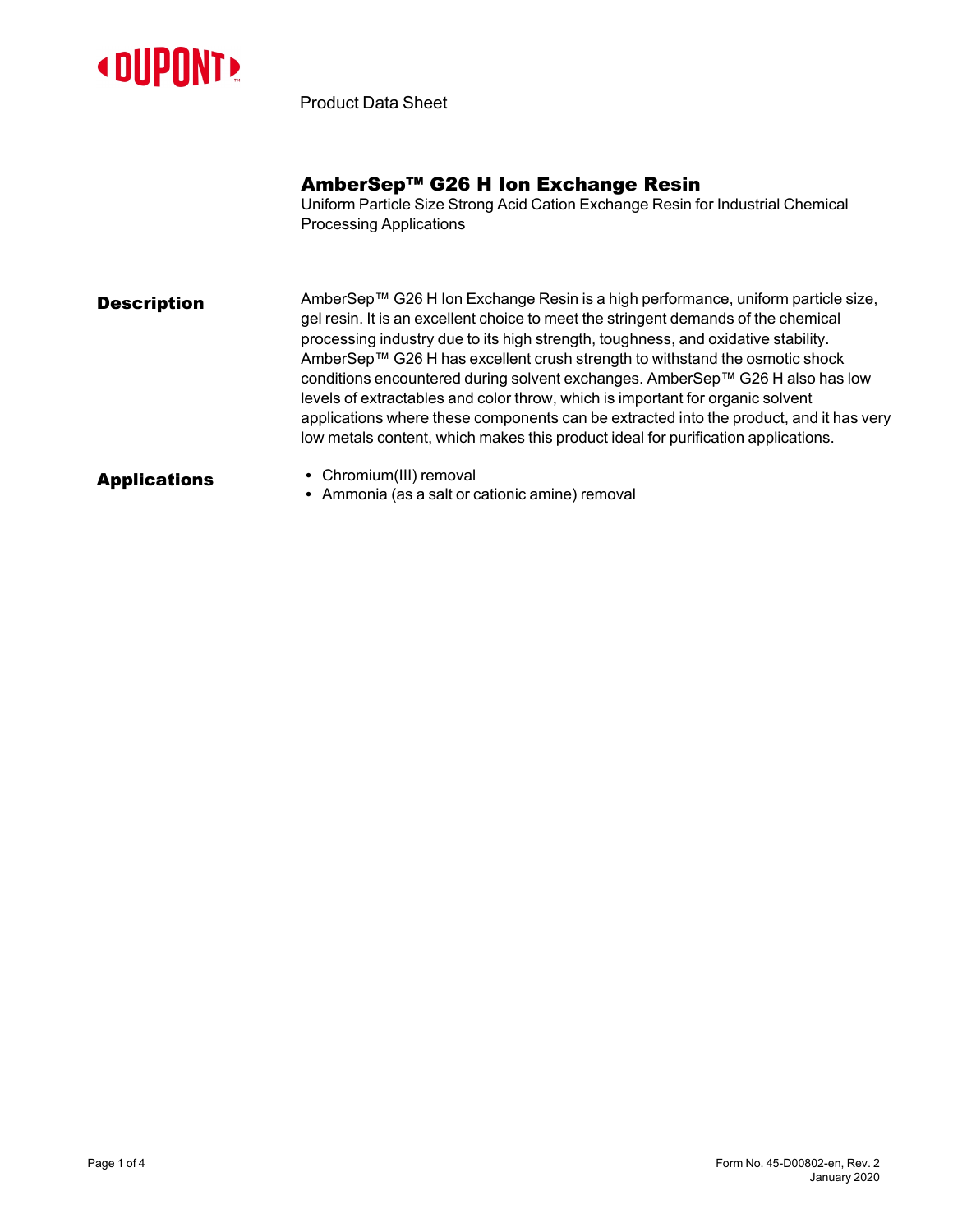### **Typical Properties**

| <b>Physical Properties</b>      |                                            |  |
|---------------------------------|--------------------------------------------|--|
| Copolymer                       | Styrene-divinylbenzene                     |  |
| Matrix                          | Gel                                        |  |
| Type                            | Strong acid cation                         |  |
| <b>Functional Group</b>         | Sulfonic acid                              |  |
| <b>Physical Form</b>            | Tan to brown, translucent, spherical beads |  |
| <b>Chemical Properties</b>      |                                            |  |
| Ionic Form as Shipped           | $H^*$                                      |  |
| <b>Total Exchange Capacity</b>  | $\geq$ 2.0 eq/L                            |  |
| <b>Water Retention Capacity</b> | $46 - 51%$                                 |  |
| <b>Ionic Conversion</b>         |                                            |  |
| $H^+$                           | $\geq 95\%$                                |  |
| Particle Size <sup>§</sup>      |                                            |  |
| Particle Diameter               | $650 \pm 50 \,\text{\mu m}$                |  |
| Uniformity Coefficient          | $\leq 1.1$                                 |  |
| <b>Purity</b>                   |                                            |  |
| Trace Metals, dry basis:        |                                            |  |
| Na                              | $\leq 100$ mg/kg                           |  |
| Fe                              | $\leq 50$ mg/kg                            |  |
| Cu                              | $\leq 50$ mg/kg                            |  |
| AI                              | $\leq 50$ mg/kg                            |  |
| Heavy Metals (as Pb)            | $\leq$ 20 mg/kg                            |  |
| <b>Stability</b>                |                                            |  |
| <b>Whole Uncracked Beads</b>    | $\geq 95\%$                                |  |
| Friability:                     |                                            |  |
| Average                         | $\geq$ 500 g/bead                          |  |
| $> 200$ g/bead                  | $\geq 95\%$                                |  |
| Swelling                        | $Na^+ \rightarrow H^+$ : 7%                |  |
| <b>Density</b>                  |                                            |  |
| Particle Density                | $1.22$ g/mL                                |  |
| Shipping Weight                 | 800 g/L                                    |  |

§ For additional particle size information, please refer to the **Particle Size [Distribution](https://www.dupont.com/content/dam/dupont/amer/us/en/water-solutions/public/documents/en/45-D00954-en.pdf) Cross Reference Chart** (Form No. 45-D00954-en).

# Suggested Operating **Conditions**

| <b>Maximum Operating Temperature</b> | $130^{\circ}$ C (266 $^{\circ}$ F)            |          |
|--------------------------------------|-----------------------------------------------|----------|
| pH Range                             | $0 - 14$                                      |          |
| Bed Depth, min.                      | 450 mm (1.5 ft)                               |          |
| <b>Flowrates</b>                     |                                               |          |
| Service                              | $5 - 150$ m/h $(2 - 60$ gpm/ft <sup>2</sup> ) |          |
| Backwash                             | See Figure 1                                  |          |
| Regeneration                         |                                               |          |
| Chemical Injection                   | 1 – 10 m/h (0.4 – 4 gpm/ft <sup>2</sup> )     |          |
| <b>Displacement Rinse</b>            | $1 - 10$ m/h (0.4 – 4 gpm/ft <sup>2</sup> )   |          |
| <b>Fast Rinse</b>                    | $5 - 150$ m/h $(2 - 60$ gpm/ft <sup>2</sup> ) |          |
| <b>Total Rinse Requirement</b>       | $3 - 6$ BV*                                   |          |
| Regenerant                           | $H_2SO_4$                                     | HCI      |
| Concentration                        | $1 - 10%$                                     | $4 - 8%$ |

 $^*$  1 BV (Bed Volume) = 1 m $^3$  solution per m $^3$  resin or 7.5 gal per ft $^3$  resin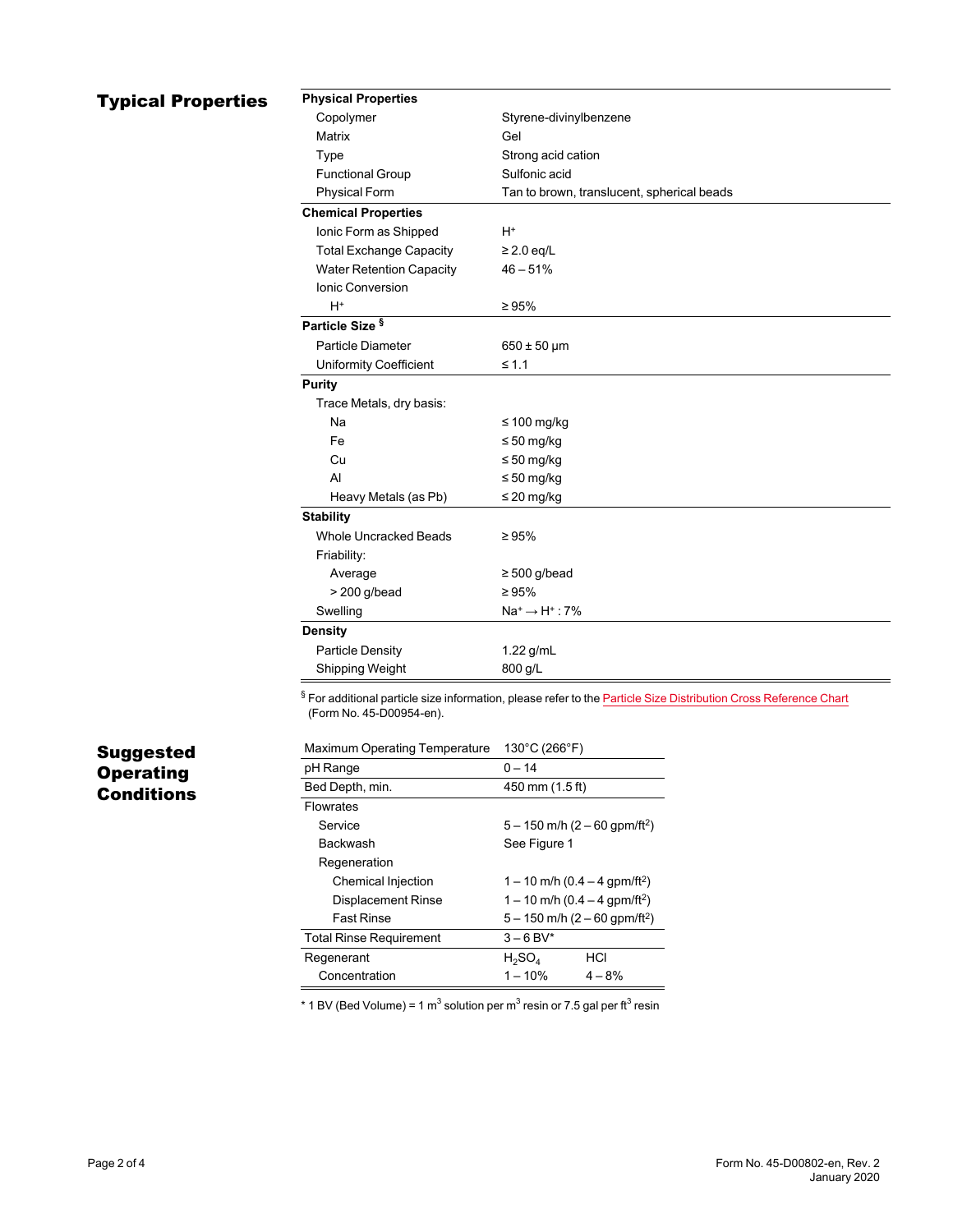## **Hydraulic** Characteristics

Bed expansion of AmberSep™ G26 H Ion Exchange Resin as a function of backwash water flowrate at 25°C (77°F) and ionic form is shown in [Figure 1](#page-2-0). The flowrate necessary to achieve a desired bed expansion for other water temperatures can be calculated with the provided equations.

<span id="page-2-1"></span>Pressure drop data for AmberSep™ G26 H as a function of service flowrate at 20°C (68°F) in water is shown in [Figure 2.](#page-2-1) The pressure drop for other water temperatures can be calculated with the provided equations. Pressure drop data are valid at the start of the service run with clean water.

<span id="page-2-0"></span>

Drying **District** AmberSep™ G26 H Ion Exchange Resin is sold water wet. In order for good contact with organic solvents for demineralization, metals removal, and catalysis, AmberSep™ G26 H needs to be dried. It can be dried in a conventional or convection oven at 100°C or in a vacuum oven. Drying can be monitored by weight change or moisture analysis of the AmberSep™ G26 H cation exchange resin.

### **Product Stewardship**

DuPont has a fundamental concern for all who make, distribute, and use its products, and for the environment in which we live. This concern is the basis for our product stewardship philosophy by which we assess the safety, health, and environmental information on our products and then take appropriate steps to protect employee and public health and our environment. The success of our product stewardship program rests with each and every individual involved with DuPont products—from the initial concept and research, to manufacture, use, sale, disposal, and recycle of each product.